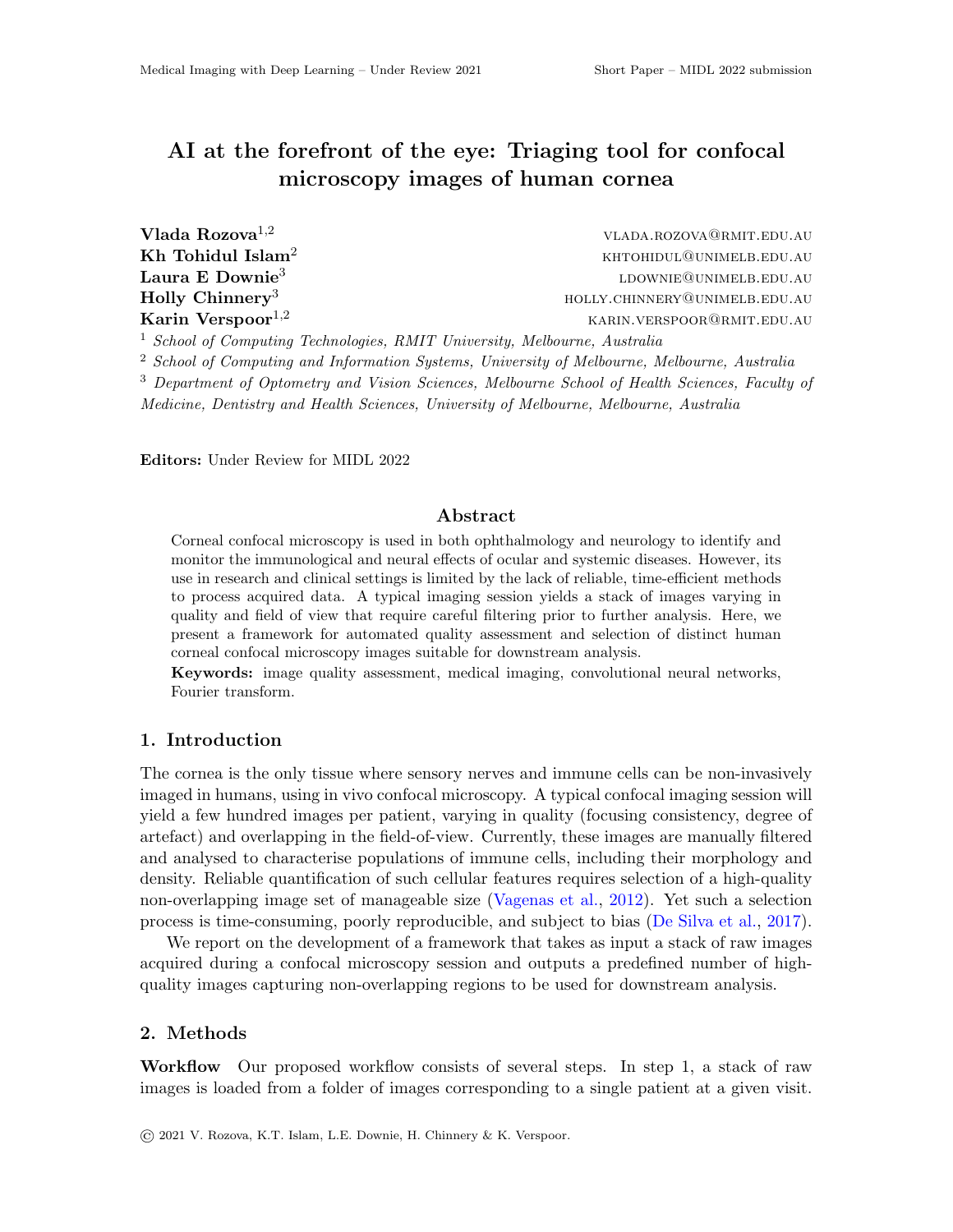In step 2, the image quality score for each image is predicted, and converted to a class label. Images predicted as "low-quality" are discarded. In step 3, the remaining highquality images are clustered, by computing a matrix of pairwise distances; similar images are assigned to the same cluster. For each cluster, the image with the highest quality score is retained. Finally, in Step 4, we randomly select and return the number of images requested by the user or the full constructed subset, whichever is smaller.

**Image set** The in vivo confocal microscopy images  $(400 \times 400 \text{ um})$  of human corneas were acquired as part of clinical research studies approved by the University of Melbourne Human Research Ethics Committee and with informed consent obtained from all participants. When the image quality was deemed acceptable for downstream analysis, an image was labelled as high-quality. Our image set contained 4517 confocal images of central cornea obtained from 15 individuals with 66% high-quality images.

Image quality prediction and selection (step 2) To train a model for image quality prediction, we randomly allocated image sets from  $11, 3$ , and  $1$  patient(s) into training, validation and test sets, respectively, ensuring an equal proportion of positive samples in all sets. To improve image contrast, we performed simple contrast stretching, re-scaling the image to saturate pixel values falling within the  $1^{st}$  and  $99^{th}$  percentiles. We used the VGG-16 deep learning architecture [\(Simonyan and Zisserman,](#page-2-2) [2015\)](#page-2-2), replicating each grayscale image to create three channels for model input. We trained the network from scratch using Stochastic Gradient Descent with Momentum optimiser with cross-entropy loss and a learning rate of  $1e^{-3}$ . To convert predicted probabilities to class labels, we selected a threshold value by optimising for  $F_1$  score on the validation set. For model comparison and evaluation, we computed ROC AUC, Precision, and Recall.

Image clustering (step 3) To develop the clustering method, we used subsets of highquality images from two randomly selected patients. All images were reviewed and organised into separate folders based on their visual similarity. The training data consisted of 255 images split into 11 groups, while the test set included 272 images organised into 13 groups. To each image  $I(x, y)$ , we applied contrast stretching and sample-wise centring followed by a 2D Fourier transform  $F(u, v)$ . We defined the distance between two images as the Frobenius norm of the differences between spectral amplitudes:  $d(I_1, I_2) = ||abs(F_1) - abs(F_2)||_F$ . The resulting matrix of pairwise distances D was normalised to contain values between 0 and 1. To perform image clustering, the pre-computed matrix  $D$  is input to the DBSCAN clustering algorithm [\(Ester et al.,](#page-2-3) [1996\)](#page-2-3). The maximum distance between two neighbours,  $\epsilon$ , was optimised using the training data by maximising the Recall at Precision = 1.0. This clustering was evaluated by calculating macro-Precision and Recall.

### 3. Results

Figure [1](#page-2-4) depicts examples of confocal microscopy images of human cornea used in the development of the proposed triaging tool.Images A-C show high-quality vs. low-quality images. The optimal threshold value was determined to be equal to 0.42. The final model achieved ROC AUC of 0.90 with Precision  $= 0.84$  and Recall  $= 0.89$ . Images D-F present examples of images allocated into different groups based on their visual similarity. Clustering in step 3 with  $\epsilon = 0.56$  achieved a macro-Precision = 1.0 (+/- 0.0) and Recall = 0.97 (+/- 0.04).